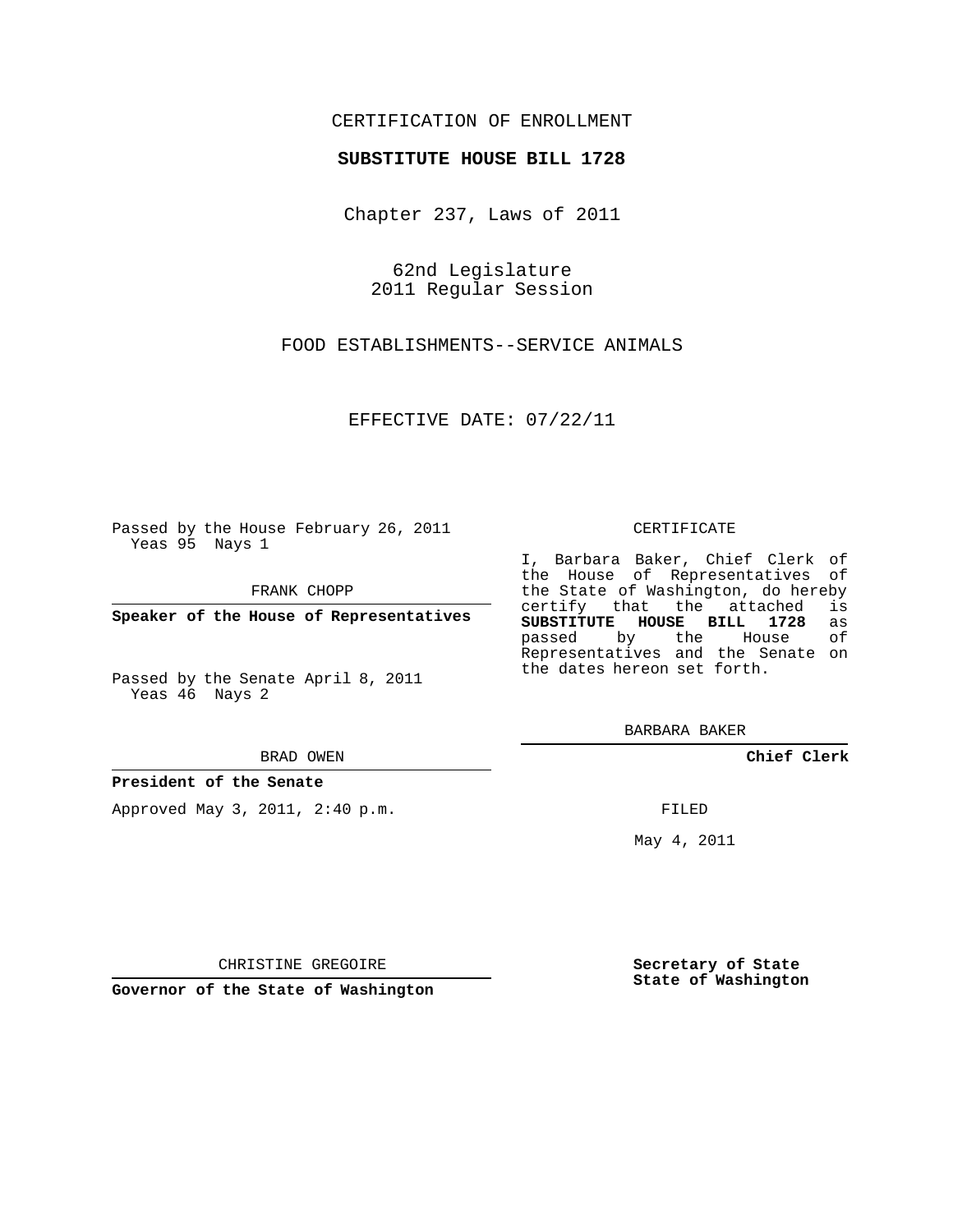# **SUBSTITUTE HOUSE BILL 1728** \_\_\_\_\_\_\_\_\_\_\_\_\_\_\_\_\_\_\_\_\_\_\_\_\_\_\_\_\_\_\_\_\_\_\_\_\_\_\_\_\_\_\_\_\_

\_\_\_\_\_\_\_\_\_\_\_\_\_\_\_\_\_\_\_\_\_\_\_\_\_\_\_\_\_\_\_\_\_\_\_\_\_\_\_\_\_\_\_\_\_

Passed Legislature - 2011 Regular Session

## **State of Washington 62nd Legislature 2011 Regular Session**

**By** House Judiciary (originally sponsored by Representatives Eddy, Rodne, Green, Goodman, Kagi, and Kenney)

READ FIRST TIME 02/17/11.

 AN ACT Relating to requiring businesses where food for human consumption is sold or served to allow persons with disabilities to bring their service animals onto the business premises; amending RCW 49.60.215; and adding a new section to chapter 49.60 RCW.

BE IT ENACTED BY THE LEGISLATURE OF THE STATE OF WASHINGTON:

 **Sec. 1.** RCW 49.60.215 and 2009 c 164 s 2 are each amended to read as follows:

8 (1) It shall be an unfair practice for any person or the person's agent or employee to commit an act which directly or indirectly results in any distinction, restriction, or discrimination, or the requiring of any person to pay a larger sum than the uniform rates charged other persons, or the refusing or withholding from any person the admission, patronage, custom, presence, frequenting, dwelling, staying, or lodging in any place of public resort, accommodation, assemblage, or amusement, except for conditions and limitations established by law and applicable to all persons, regardless of race, creed, color, national origin, sexual orientation, sex, honorably discharged veteran or military status, status as a mother breastfeeding her child, the presence of any sensory, mental, or physical disability, or the use of a trained dog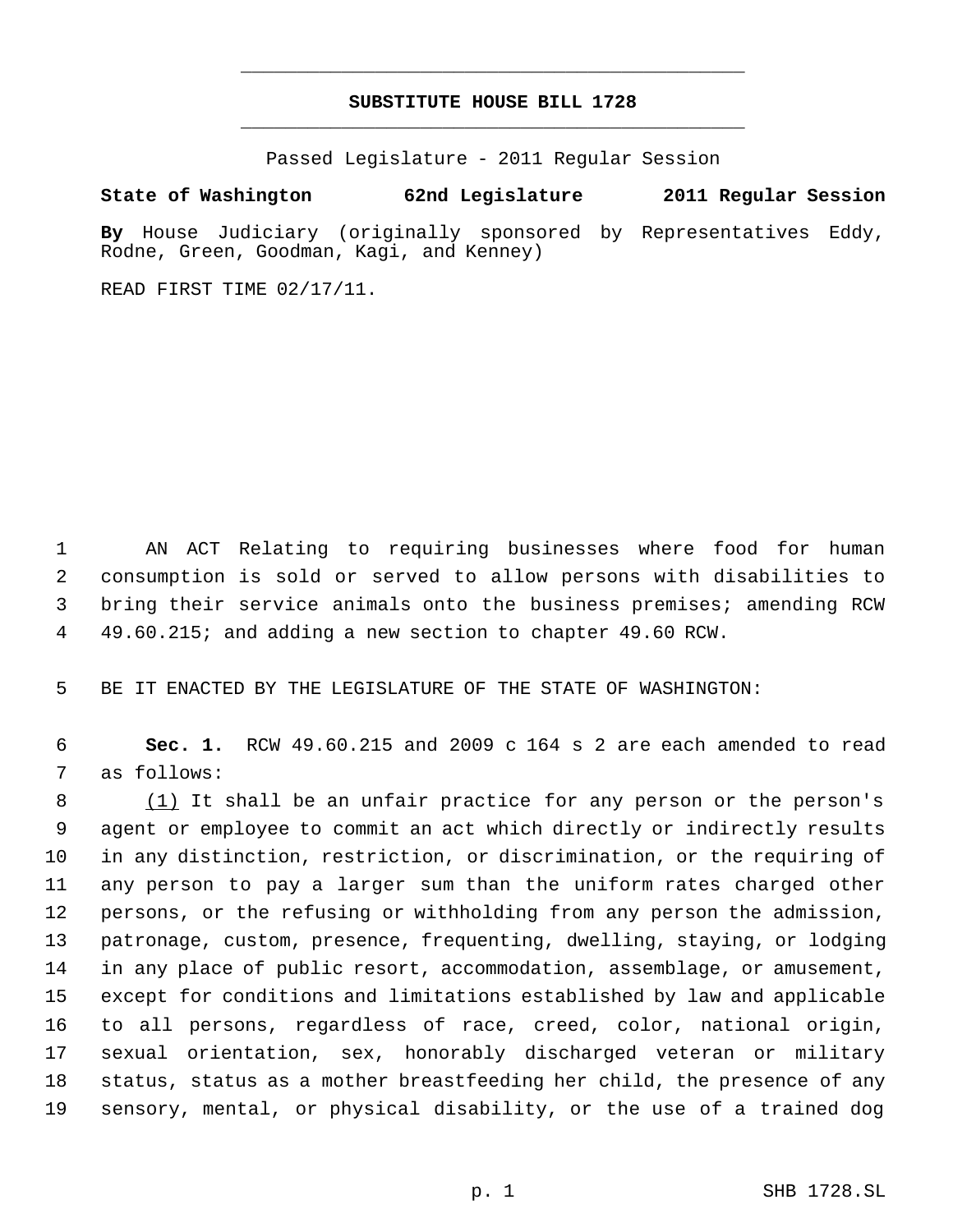guide or service animal by a person with a disability: PROVIDED, That this section shall not be construed to require structural changes, modifications, or additions to make any place accessible to a person with a disability except as otherwise required by law: PROVIDED, That behavior or actions constituting a risk to property or other persons can be grounds for refusal and shall not constitute an unfair practice. (2) This section does not apply to food establishments, as defined 8 in section 2 of this act, with respect to the use of a trained dog 9 guide or service animal by a person with a disability. Food establishments are subject to section 2 of this act with respect to trained dog guides and service animals.

 NEW SECTION. **Sec. 2.** A new section is added to chapter 49.60 RCW to read as follows:

 (1) It shall be an unfair practice for any person or the person's agent or employee to commit an act which directly or indirectly results in any distinction, restriction, or discrimination, or the requiring of any person to pay a larger sum than the uniform rates charged other persons, or the refusing or withholding from any person the admission, patronage, custom, presence, frequenting, dwelling, staying, or lodging in any food establishment, except for conditions and limitations established by law and applicable to all persons, on the basis of the use of a dog guide or service animal by a person with a disability: PROVIDED, That this section shall not be construed to require structural changes, modifications, or additions to make any place accessible to a person with a disability except as otherwise required by law: PROVIDED, That behavior or actions constituting a risk to property or other persons can be grounds for refusal and shall not constitute an unfair practice.

 (2) A food establishment shall make reasonable modifications in policies, practices, or procedures to permit the use of a miniature horse by an individual with a disability in accordance with subsection (1) of this section if the miniature horse has been individually trained to do work or perform tasks for the benefit of the individual with a disability. In determining whether reasonable modifications in policies, practices, or procedures can be made to allow a miniature horse into a facility, a food establishment shall act in accordance with all applicable laws and regulations.